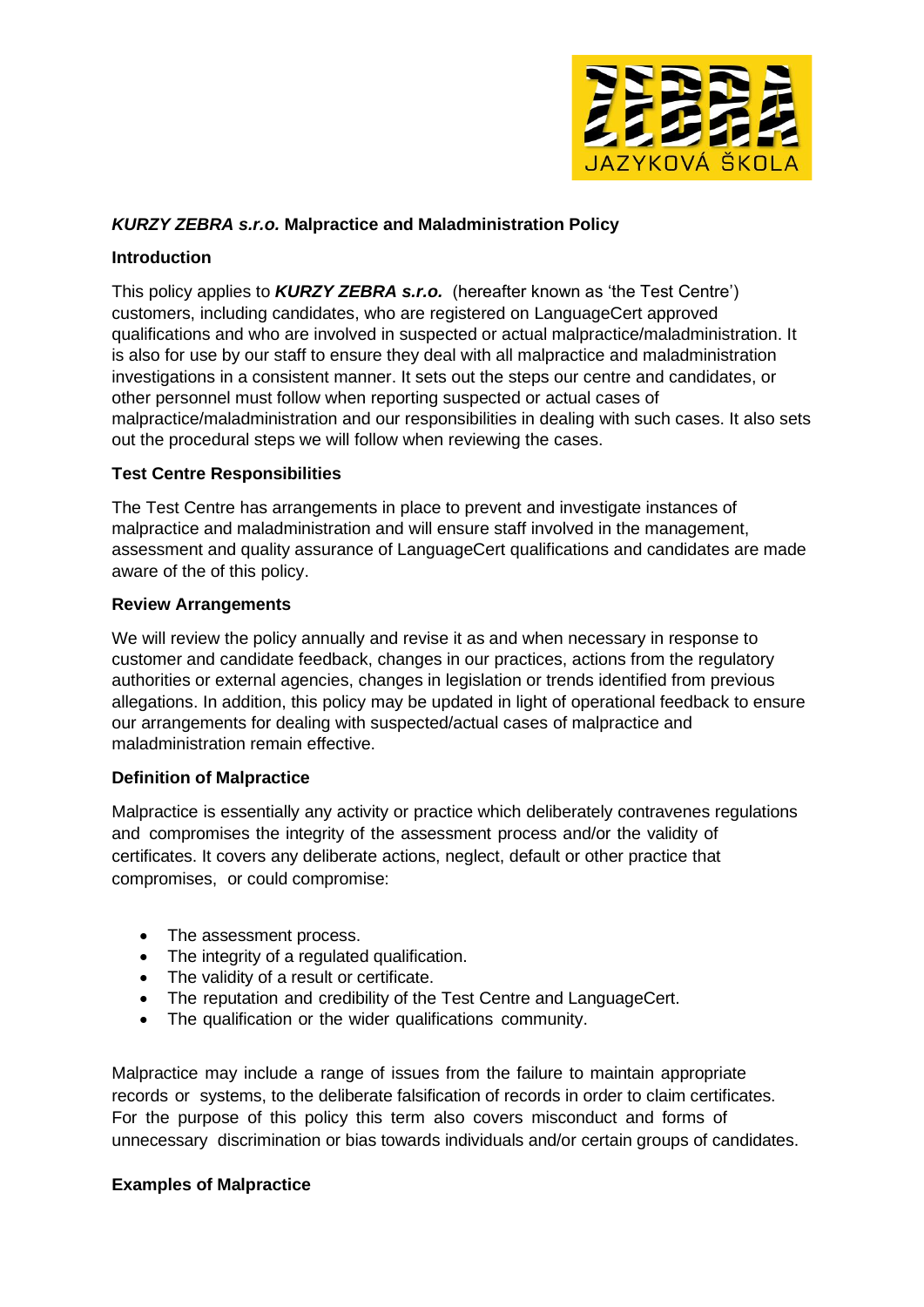

The categories listed below are examples of centre and candidate malpractice. Please note that these examples are not exhaustive and are only intended as guidance on our definition of malpractice:

- Deliberate misuse of LanguageCert's logo, brand, name and trademarks or misrepresentation of a relationship with LanguageCert.
- Deliberate failure to consistently adhere to LanguageCert's centre recognition and/or qualification approval requirements or actions assigned to a centre.
- Intentional withholding of information from LanguageCert, which is critical to maintaining the quality standards of their qualifications.
- A loss or theft of, or a breach of confidentiality in, any assessment materials
- Insecure storage of exam materials.
- Unauthorised amendment, copying or distributing of exam papers/materials.
- Inappropriate assistance/support to candidates by centre staff (e.g. unfairly helping them to pass a unit or qualification).
- Plagiarism by candidates/staff.
- Copying from another candidate.
- Cheating by candidates/staff.
- Personation assuming the identity of another candidate or having someone assume their identity during an assessment.
- Collusion or permitting collusion in exams.
- Deliberate contravention by candidates of the assessment arrangements LanguageCert specifies for its qualifications.
- Fraudulent claim for certificates and/or deliberate submission of false information to gain a qualification or unit.

# **Definition of Maladministration**

Maladministration is essentially any activity or practice which results in non-compliance with administrative regulations and requirements and includes the application of persistent mistakes or poor administration (e.g. inappropriate or inconsistent candidate records, failure to return examination scripts in accordance with LanguageCert requirements).

# **Examples of Maladministration**

The categories listed below are examples of centre and candidate maladministration. Please note that these examples are not exhaustive and are only intended as guidance on our definition of maladministration:

- Persistent and/or deliberate failure to adhere to LanguageCert candidate registration and certification procedures.
- Persistent failure to adhere to LanguageCert centre recognition and/or qualification requirements and/or associated actions assigned to a centre.
- Late candidate registrations (both infrequent and persistent).
- Unreasonable delays in responding to requests and/or communications from LanguageCert.
- Failure to maintain appropriate auditable records, e.g. certification claims and/or forgery of evidence.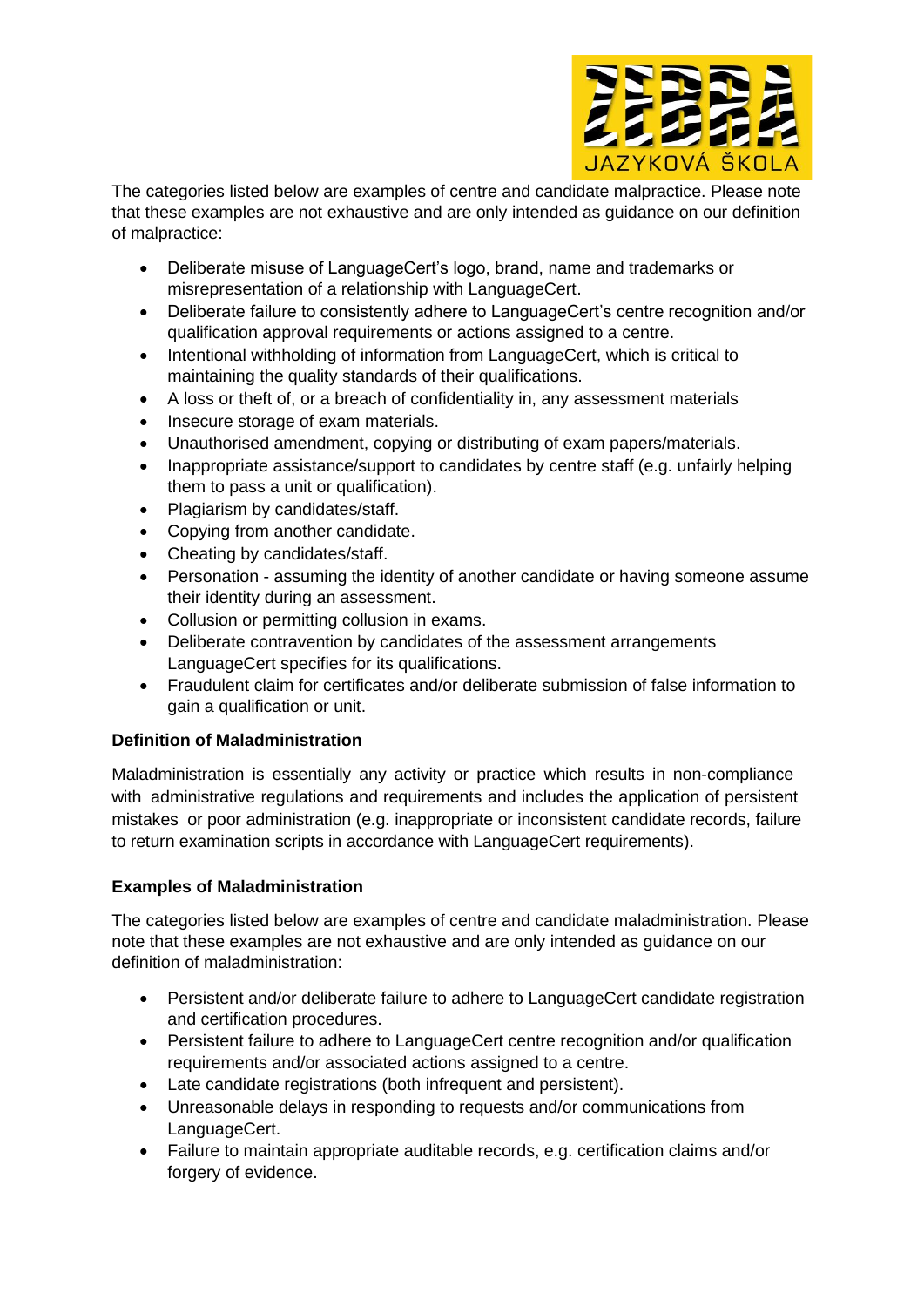

- Withholding or delaying information, by deliberate act or omission, which is required to assure LanguageCert of a centre's ability to deliver qualifications appropriately.
- Misuse of LanguageCert's logo and trademarks or misrepresentation of a centre's relationship with LanguageCert and/or its recognition and approval status with LanguageCert.
- Poor administrative arrangements and/or records.

## **Process for making an allegation of malpractice or maladministration**

Anybody who identifies or is made aware of suspected or actual cases of malpractice or maladministration at any time, must immediately notify the appropriate personnel at the Test Centre and at LanguageCert. In doing so they should put the allegation in writing/email and enclose appropriate supporting evidence. If the area of malpractice or maladministration involves the Test Centre, then the informant should bypass notification to the Test Centre and report the allegation straight to LanguageCert.

All allegations must include (where possible):

- Centre's name and address (for allegations that are sent directly to LanguageCert)
- Candidate's name and LanguageCert registration number (If known)
- Centre/LanguageCert staff details (e.g. name and job title) if they are involved in the case
- Details of the LanguageCert course/qualification affected or nature of the service affected
- Nature of the suspected or actual malpractice and associated dates
- Details and outcome of any initial investigation carried out by the centre or anybody else involved in the case, including any mitigating circumstances

If the Test Centre has conducted an initial investigation prior to formally notifying LanguageCert, the Test Centre will ensure that staff involved in the initial investigation are competent and have no personal interest in the outcome of the investigation. However, it is important to note that in all instances the Test Centre must immediately notify LanguageCert if they suspect malpractice or maladministration has occurred as LanguageCert have a responsibility to the regulatory authorities to ensure that all investigations are carried out rigorously and effectively.

In all cases of suspected malpractice and maladministration reported to LanguageCert they will protect the identity of the 'informant' in accordance with their duty of confidentiality and/or any other legal duty.

## **Confidentiality and whistle blowing**

Sometimes the 'informant' will wish to remain anonymous. However, it is always preferable to reveal your identity and contact details to the Test Centre or LanguageCert. If you are concerned about possible adverse consequences please inform the Test Centre or LanguageCert that you do not wish for us to divulge your identity and we will work to ensure your details are not disclosed. We will always aim to keep a whistleblower's identity confidential where asked to do so, although we cannot guarantee this. We may need to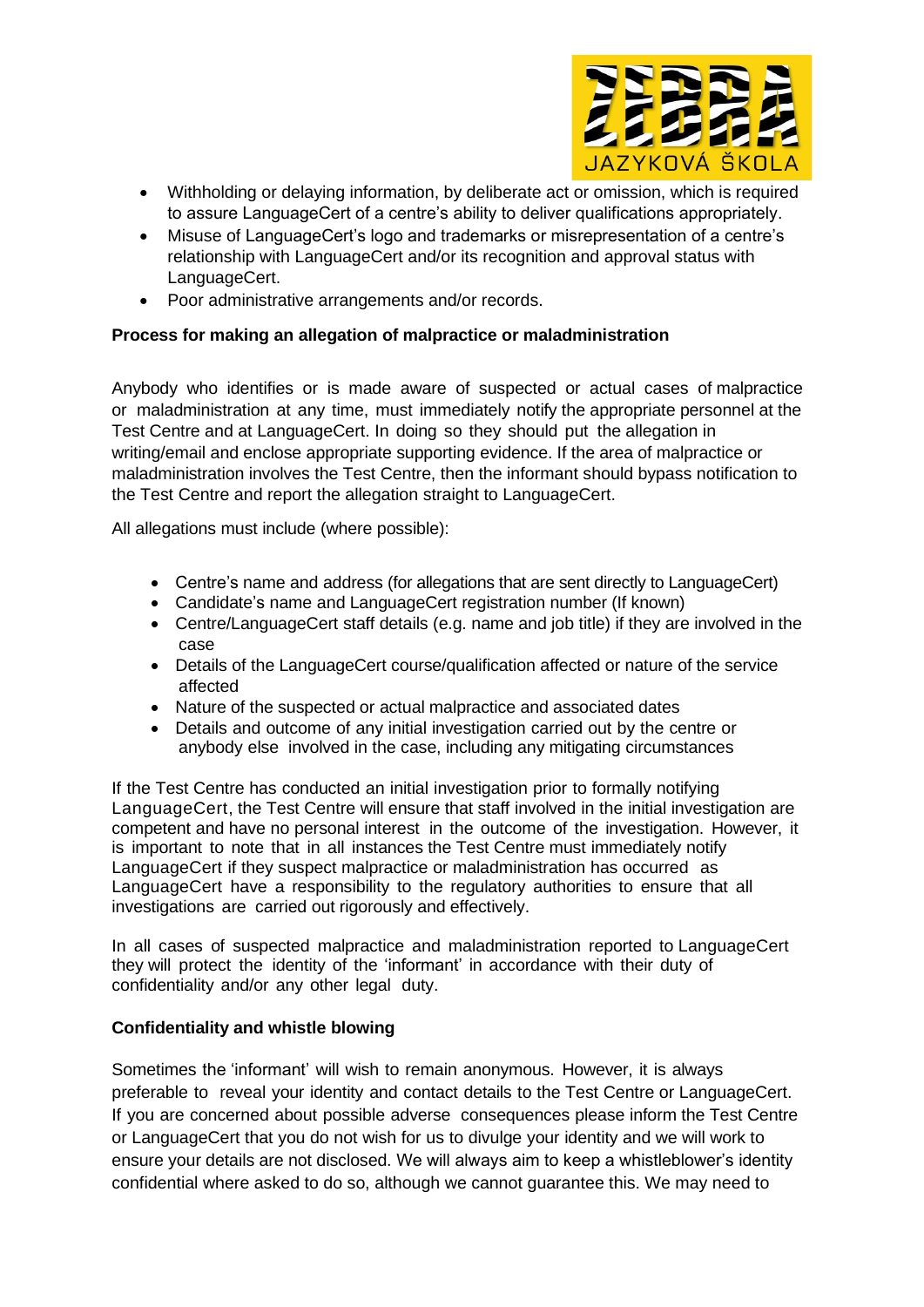

disclose your identity should the complaint lead to issues that need to be taken forward by other parties. For example:

- The police, fraud prevention agencies or other law enforcement agencies (to investigate or prevent crime, including fraud)
- The courts (in connection with any court proceedings)
- Other third parties such as the relevant regulatory authority (e.g. Ofqual).

The investigator(s) assigned to review the allegation will not reveal the whistleblower's identity unless the whistleblower agrees or it is absolutely necessary for the purposes of the investigation (as noted above). The investigator(s) will advise the whistleblower if it becomes necessary to reveal their identity against their wishes.

## **Test Centre procedure for conducting a malpractice/ maladministration investigation**

Some stages of the process detailed below involve generic, key activities; however, not all of these would necessarily be implemented in every case, dependent on the nature of the allegation.

#### **Stage 1: Briefing and record-keeping**

All those involved in the conduct of an investigation must have a clear brief and understanding of their role within the investigation.

All investigators must maintain an auditable record of every action during an investigation to demonstrate they have acted appropriately.

Soňa Nekvapilová, Director is responsible for assigning the investigating officer(s) and will stipulate and/or provide secure storage arrangements for all material associated with an investigation in case of subsequent legal challenge. There may be occasions when a joint investigation occurs with LanguageCert. In instances such as this, the roles of the two teams will be fully clarified by LanguageCert. It is the Test Centre's responsibility to ensure their investigators are fully aware of the agreed roles and processes to follow during the investigation.

## **Stage 2: Establishing the facts**

Investigators should review the evidence and associated documentation, including relevant LanguageCert guidance on the delivery of the qualifications and related quality assurance arrangements.

Issues to be determined are: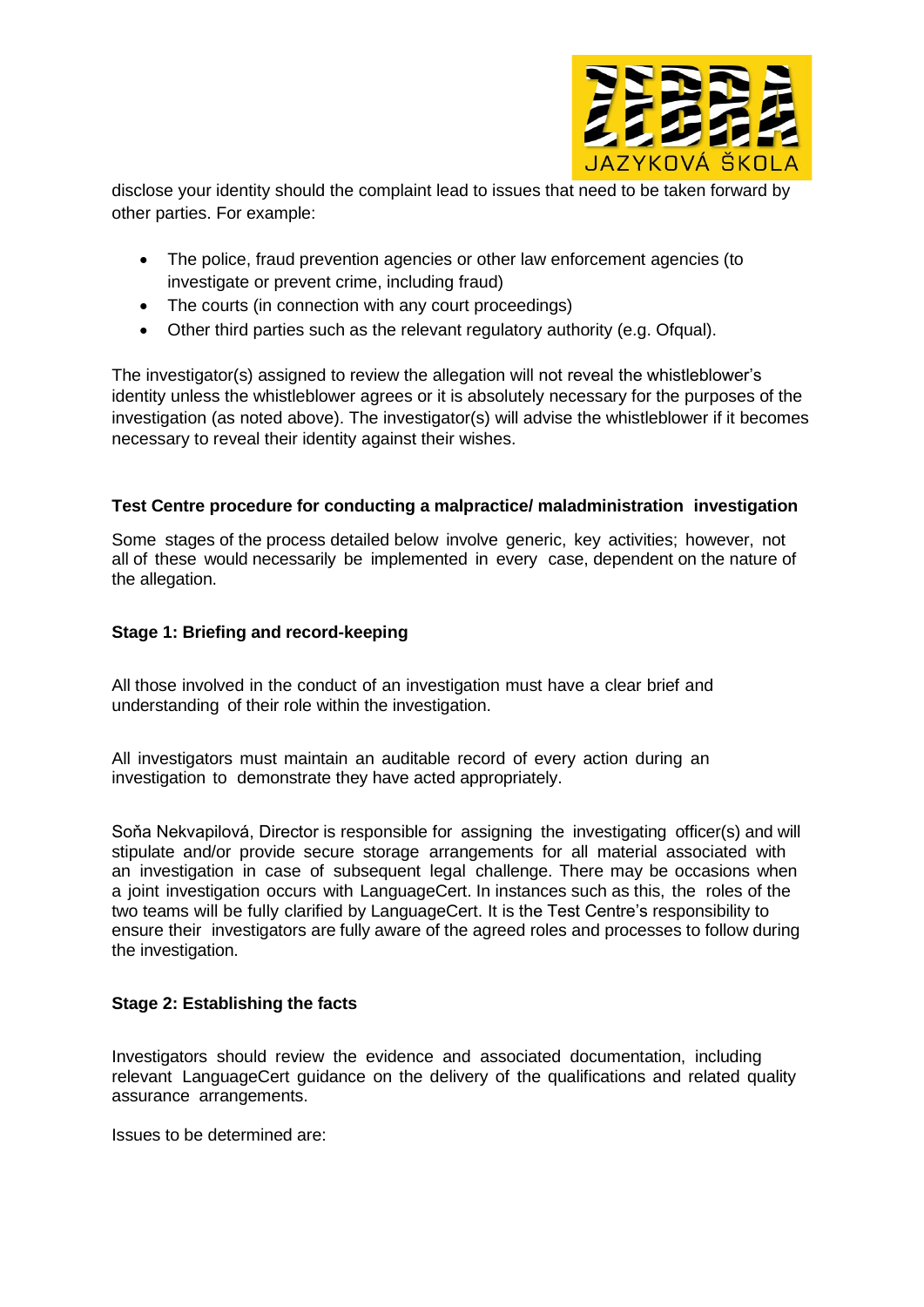

- What occurred (nature of malpractice/substance of the allegations).
- Why the incident occurred.
- Who was involved in the incident.
- When it occurred.
- Where it occurred there may be more than one location.
- What action, if any, has the Test Centre taken to date.

## **Stage 3: Interviews**

Interviews should be thoroughly prepared and conducted appropriately. There should also be a clear audit trail of interview records. For example:

- Interviews should include prepared questions and responses to questions which should be recorded
- Interviewers may find it helpful to use the 'PEACE' technique:
	- o Plan and prepare.
	- o Engage and explain.
	- o Account.
	- o Closure.
	- o Evaluation.

Face-to-face interviews should normally be conducted by two people with one person primarily acting as the interviewer and the other as note-taker. Those being interviewed should be informed that they may have another individual of their choosing present and that they do not have to answer questions. These arrangements aim to protect the rights of all individuals. Both parties should sign the account as a true record/reflection of what was covered/stated/agreed.

## **Stage 4: Other contacts**

In some cases, candidates or employers may need to be contacted for facts and information. This may be done via face-to-face interviews, telephone/Skype interviews, by post or email. Whichever method is used, the investigator must have a set of prepared questions. The responses will be recorded in writing as part of confirmation of the evidence. Investigators should log the number of attempts made to contact an individual and recorded accounts of the conversations should be signed for agreement with written records to be formatted as non-editable PDF.

## **Stage 5: Documentary evidence**

Wherever possible documentary evidence should be authenticated by reference to the author; this may include asking candidates and others to confirm handwriting, dates and signatures.

Receipts should be given for any documentation removed from the Test Centre. Independent expert opinion may be obtained from subject specialists about a candidate's evidence and/or from a specialist organisation such as a forensic examiner, who may comment on the validity of documents.